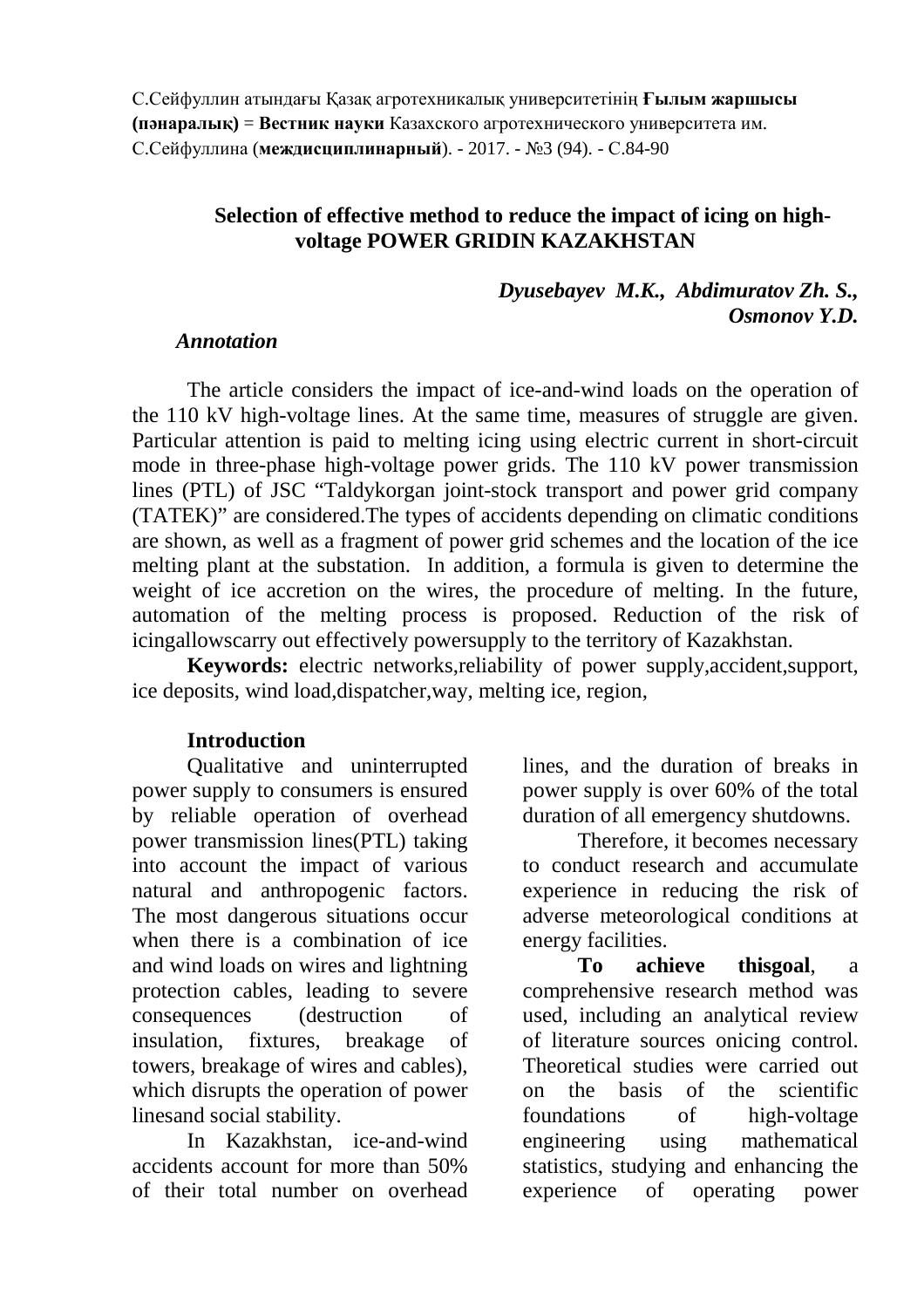transmissionlines in ice-and-wind conditions.

It should be noted the climate of Kazakhstan - sharply continental, which is characterized by high temperatures in summer (up to  $+40^{\circ}$ C) and above) and very low in winter (to -40°C and lower, in Eastern and Northern regions).

In addition, there are significant wind speeds (25-45 m/s), which causes galloping and whipping of wires, cables leading to their breakage and breakage of supports, insulators (Figure 1).

The main measures to control icing are removing mechanically ice from wires and cables, as well as preventive heating of wires with

electric current. The mechanical method of removing ice is timeconsuming, labor-intensive and in most cases cannot be considered as reasonable.

The wire icing control remains an important problem for many years and is solved in various ways. Investigations of mass accidents and failures due to ice showed that it is impossible to design optimally a line by calculating and determining only the geometric parameters of a highvoltage line in strength without using various methods and devices to limit the amount of ice formation [1].



Figure 1 - Damage of towersof power lines

The observation results of the modes of impact of intensive meteorological factors revealed the following:

- the country's territory is characterized by a variety of wind and ice impacts;

- the wind speed with a repeatability of once every ten years varies from 25 to 45 m/s;

- the thickness of the ice accretion of similar frequency is from 10 to 30 mm;

| <b>Climaticfactors</b>             | Number of power failures |            |
|------------------------------------|--------------------------|------------|
|                                    | <b>HVL</b> 110 kV        | HVL 220 kV |
| Strong wind (blizzard, dust storm) |                          |            |
| Icing                              |                          |            |
| Galloping of wires, cables         |                          |            |
| Total                              |                          |            |

Table 1 - Accidents by types of climatic conditions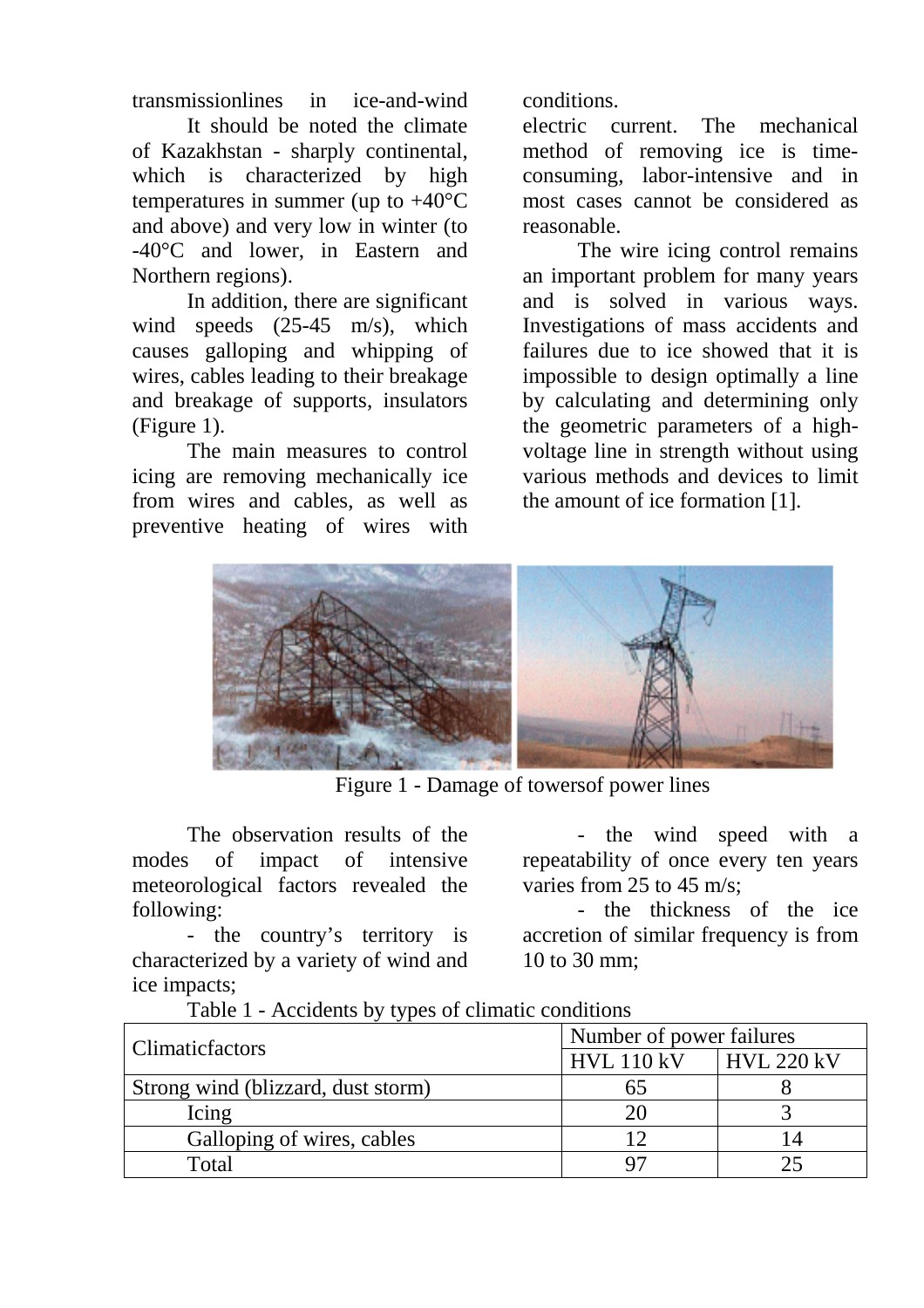Weather conditions leading to extreme wind and ice loads are determined by specific atmospheric processes typicalfor a given region and complex configurations of the underlying earth's surface [2].

In the process of ice formation with increasing sediment size, the flow conditions around the wire and the intensity of its icing change. Therefore, for a more accurate

description of the icing process, it is necessary to develop a mathematical model that takes into account changes in the flow conditions around the iced body in the process of ice formation [3].

The weight of the ice accretion formed per unit time per unit length of the streamlined body is expressed by the formula:

$$
J = \frac{4}{3} \times u_0 \times d \times p \times \sum_{r} \sum_{n}^{r} \sum_{0}^{r} n(r) E(r) dr
$$
 (1)

where $u_0$  is the velocity of the unperturbed flow;

*d*is the diameter of the streamlined body (cylinder);

 $\beta$  is the coefficient of congelation, equal to the ratio of the mass of growing ice per unit time per unit surface to the mass of water deposited over the same time on the same surface;

 $\rho_{\rm s}\rho_{\rm n}$  is the density of water and ice;

*r* is the radius of the drop;

 $\frac{4}{43} \pi r^3 n(r) dr$  is the mass of water per unit volume of air in droplets of radius from*r*to *r+dr*;

*n(r)*is the density of the spectral distribution of droplets in size;

 $E(r)$  is the total capture ratio, which shows how much of the droplets, from the total volume flowing around the wire, are colliding with the latter.

We conducted research in the following areas:

- analysis of applied methods to melt ice on electric power lines in power grids;

- obtaining of calculated data on prevention and reduction of ice formation on power transmission lines of different voltages;

An ice from the wires of overhead transmission lines is removedusing mechanical and thermal methods. An ice from the wires is removed mechanically by scraping and dropping. Scraping and cutting ice can be done using rollersice breakers. Various droppers can also be used to remove ice accretions.

The thermal method of removing ice is to melt the sediment by an electric current. As a result of heating, a groove is formed in the icemuff, wire is passed through the formed saw cut and ice falls to the ground. This method of removing ice is an effective means to prevent accidents and helpsremove quickly ice from the wires of long-distance power transmission lines. In power grids with an isolated neutral, ice is melted by alternating current [4].

The following methods are used to create melting currents:

- three-phase short circuit;

- two-phase short circuit;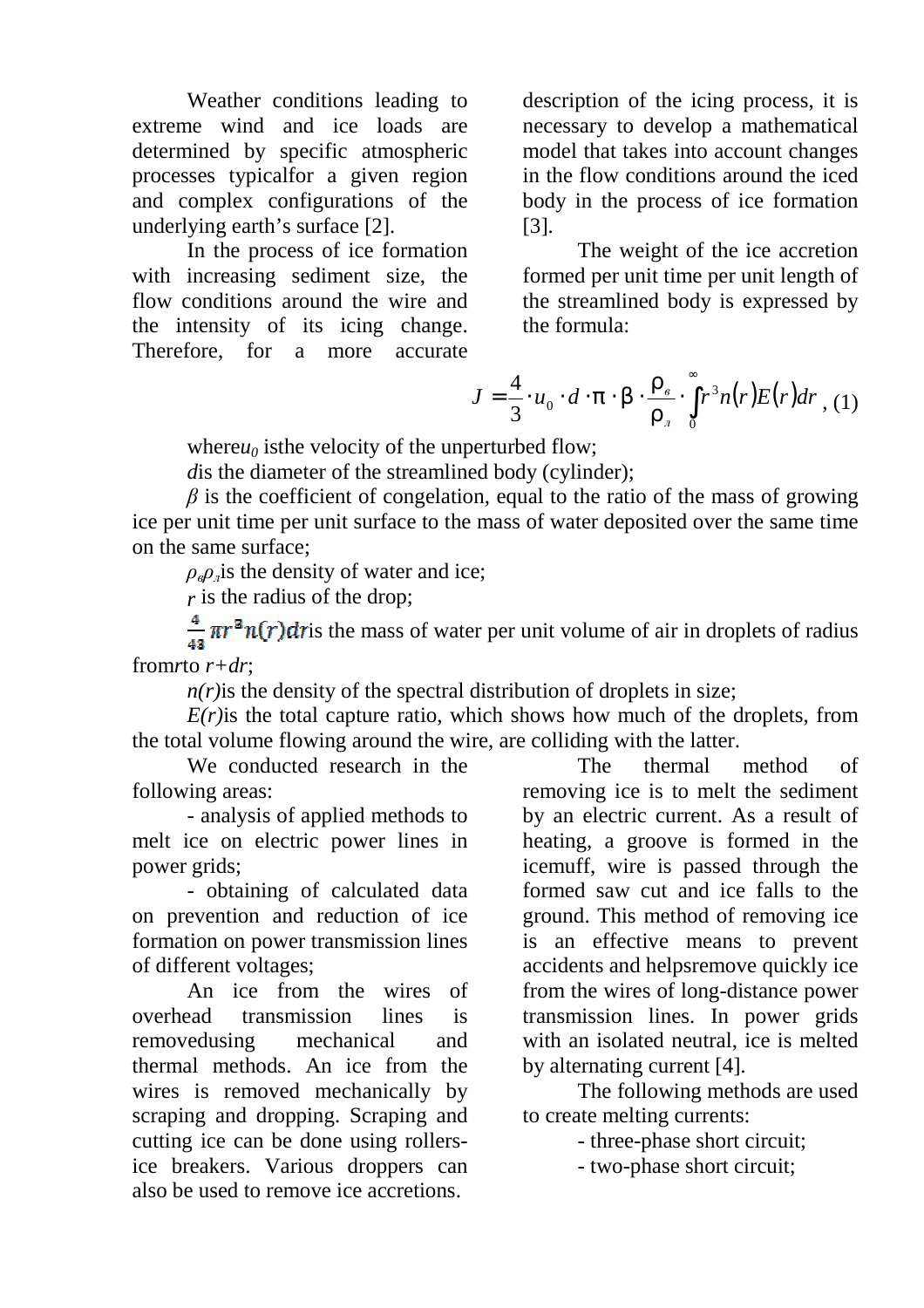- single-phase short circuit. When the wires of all phases are serially connected according to the "snake" scheme;

- opposite connection of phases;

- redistribution of loads;

- superposition of currents.

When melting ice by the shortcircuit method, the power line is connected to the source and shortcircuited at the end of the power grid. A three-phase short circuit removes quickly the ice on the wires of all phases of the heated line. According to the method of two-phase shortcircuit ice melting is first carried on the wires of two phases, and then on the wire of the third phase in combination with one of the wires freed from ice. This method is used only in the case of a shortage of transformer capacity, because the melting current at constant voltage is reduced by 14% in comparison with the melting by the method of a threephase short circuit.

When the ice is melted by the short-circuit method, the required amount of the melting current is provided by selecting the source voltage and the length of the heated line [5].

With our participation, the following issues were analyzed and investigated:

- the state of the problem of accidents due to ice formation on the power transmission lines in the investigated power grids;

- development of a program for melting ice on the power line.

In power grids of JSC "Taldykorgan joint-stock transport and power grid company (TATEK),"PTL 110 kV № 102, 103,

152 and 157, respectively, with the length of the overhead lines 76, 73, 122 and 46 km are subject to ice formation.

In this region, the meteorological conditions (temperature, humidity, wind speed), is the most favorable for ice formation- frost, fog, temperature from -5°C and below, wind speed of about 10-15 m/s. The diameter of the ice can reach 10-20 cm, the length of the icicles is continuous, the terrain is hilly [6].

Ice formation (ice, fluffy and crystalline frost, icy snow) can form under the following meteorological conditions:

a) at an ambient air temperature ranging from  $0^{\circ}$ C to -5<sup> $\circ$ </sup>C (in some cases up to  $-10^{\circ}$ C);

b) in the presence of drizzling rain (frost, fog, precipitation of supercooled rain, wet snow);

Accretion of ice, frost and wet snow pose a great danger to the overhead lines and causes:

a) disadjustment of wires and cables and their convergence with each other;

b) convergence of wires and cables during the bounce, due to nonsimultaneous ice dumping;

c) an intense galloping that causes a short circuit between the wires, as well as between wires and cables, scorch of wires and cables, damage to the overhead line hardware and fixture;

d) significant mechanical overload of wires, cables and their breaks;

e) destruction of towers and breakage of the traverse.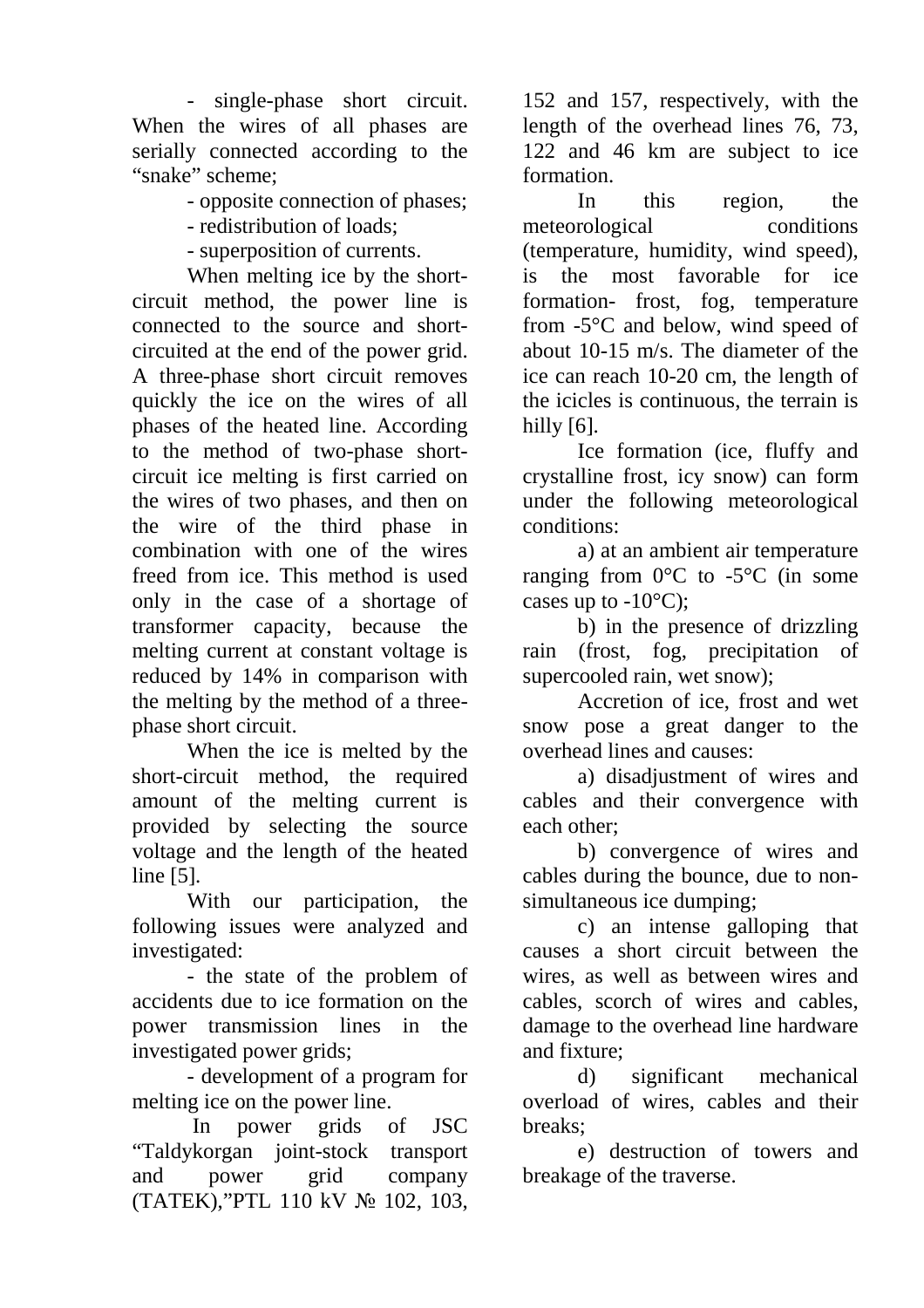The most important condition for an effective ice removal is timely information on the increase in ice formation and implementation of the developed ice melting scheme. Based on the research results, a program for melting ice was developed for power transmission lines №157 of 110 kV (Figure 2).

An ice on the PTL-110 kV №157, 101, 158 is melted by the short-circuit method with voltage of 35 kV with substation (SS) №151 through transformers Т-1 and Т-2.

An ice on the PTL-110 kV №157 was melted by installing shortcircuiting on PTL-110 kV №101 and

switching on the ice-melting scheme at 35 kV from SS №151 "Ushtobe" with an ice melting current of 335 A for 80 minutes. If the ice melting current deviates from the calculated data to an increase of more than 335A, the melting stops before clarification (a short-circuit may have occurred due to the sagging of the wires near the power point, by which the "short circuit" is defined) and elimination of the cause. For the shorting of three phases, a special "short circuit" made of bare copper wire of at least 70 mm<sup>2</sup> should be used [7].



Figure 2. Fragment of the schemes of power grids of JSC "TATEK"

The personnel of the PTL were on the ice-covered section of the PTL-110 kV №157 and controlled the ice melting process. In the case of completion of ice melting, the dispatcher was immediately notified to turn off the ice melting scheme. By the scheme of power gridsSS, consumers are transferred to power from other PTL. The transmission line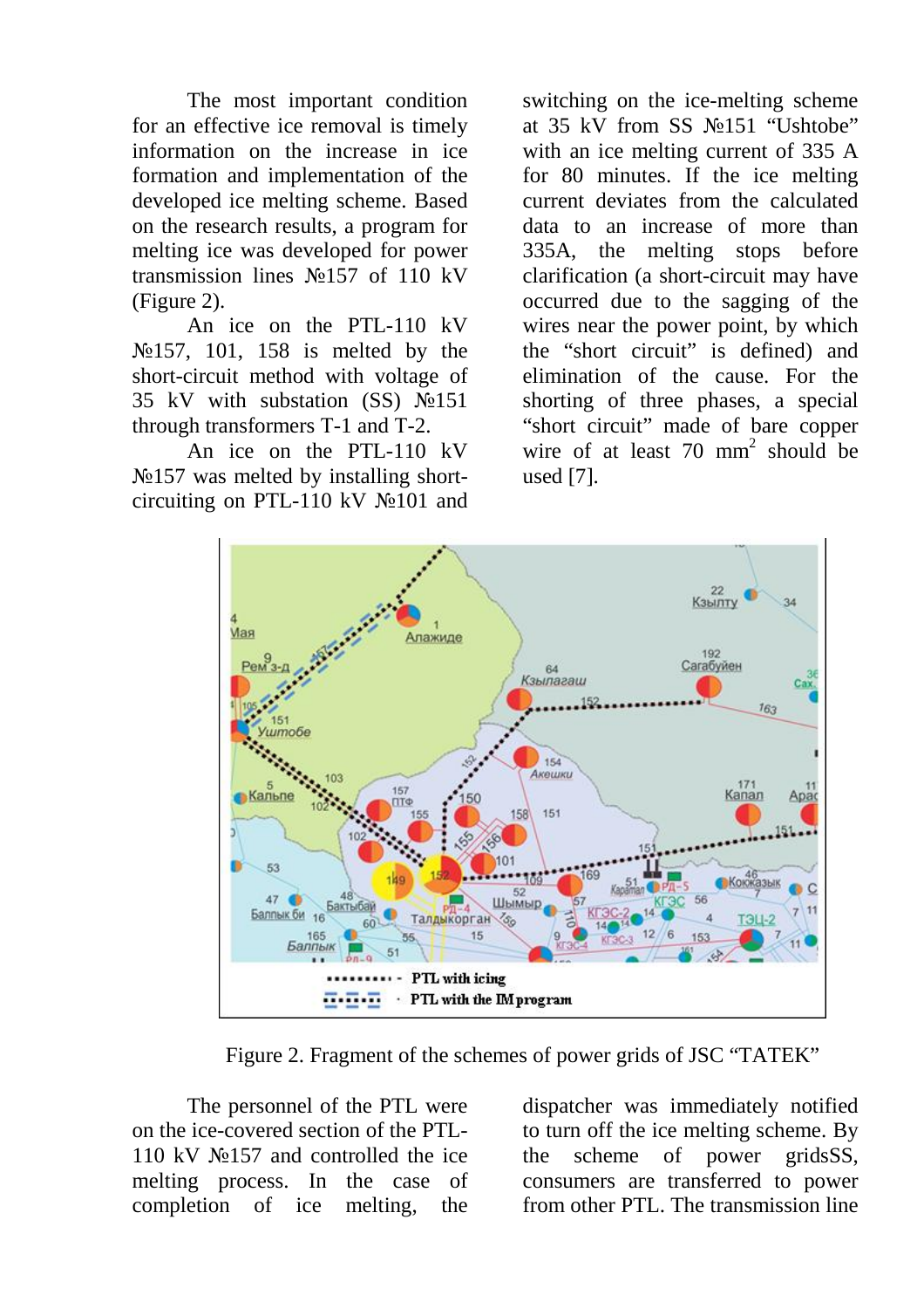is put out for repair according to the urgent claim for the "short-circuit" installation, after that the PTL is put into the reserve with disconnected grounded neutralon the adjacent substations and the IM scheme for the SS-151 is being prepared. After the preparation of the IM scheme according to the program, the dispatcher includes the ice melting on the PTL-157 and informs the brigade

of the PTL for monitoring the progress of the IM [8].

The location of the ice melting plant (IMP) at the substation is shown in Figure 3. The minimum current for ice melting is approximately 0.85 of admissible continuous current. Atthesametime,

themeltingtimeconsiderablyincreases [9].



Figure 3 - Location of the ice melting plant at the substation

The successful melting of the ice depends to a large extent on the timeliness of the assembly of the scheme and the timing of the melting start. It is most profitable to proceed to the ice melting at the beginning of its formation, when the dimensions of the ice are small. In addition, the temperature at the beginning of the increase in the ice cover usually does not occur below -3 and -5°C. By the

end of the increase in ice, often the temperature decreases, and the wind speed increases.

In the process of performing scientific research, meteorological factors of the PTL route (wind speed, humidity and air temperature), as well as structural features and characteristics of current-conducting elements (wire diameter, span length, susceptibility of wires to twisting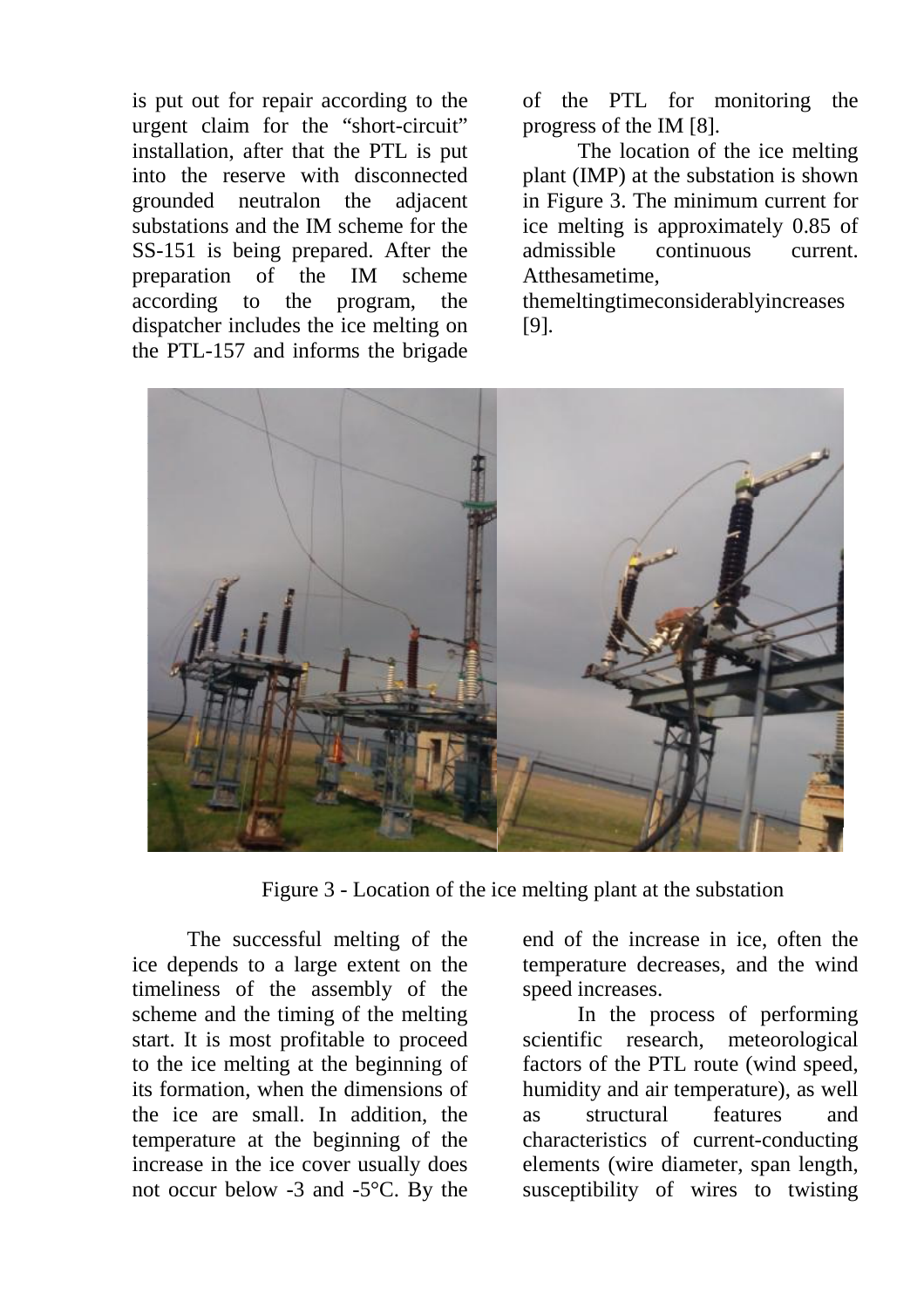during ice formation, etc.) were taken into account [10].

## **Conclusion**

In the process of performing scientific research, meteorological factors of the transmission line (wind speed, humidity and air temperature), as well as structural features and characteristics of current-carrying elements (wire diameter, span length, susceptibility of wires to twisting during glaze formation, etc.) were taken into account.

In the result of the studies carried out according to the calendar plan, the melting method was chosen; a theoretical and technical substantiation was made, including a mathematical model of the wire icing process.

We assume that the research will reduce the risk of ice-and-wind accidents on power lines and increase the reliability of providing electricity to consumers.

The authors are grateful to everyone who contributed to the research on reducing the risk of icingonpower grids under, as well as in the preparation of this publication.

# **References**

1. Burgsdorf V.V. Construction and operation of power transmission lines in heavily glacial regions.- M.;L.: State energy publisher, 1947.– 196 p. (rus)

2. Guidelines for melting ice with alternating current. – M.: Soyuztekhenergo, 1983. - 115 p. (rus)

3. Guidelines for melting ice with direct current. – M.: Soyuztekhenergo, 1983. - 116 p. (rus)

4. Dyakov A.F., Zasypkin A.S., Levchenko I.I. Prevention and elimination of ice accidents in electrical networks of power systems. Pyatigorsk: publishing house "Yuzhenergotekhnadzor", 2000. – 284 p. (rus)

5. MisrihanovM.Sh., Skopincev V.A. Problemyavarijnostinavozdushnyhlinijahjelektroperedachi v jenergosistemah so slozhnymiprirodno-klimaticheskimiuslovijami. //JelektrojenergetikaaRossii: sovremennoesostojanie, problemyiperspektivy: Sb. nauchnyh tr. – M.: Jenergoatomizdat, 2002, s. 210-220(rus)

6. Guide to Meteorological Instruments and Methods of Observation /World Meteorological Organization, Seventh edition, 2008. – 681p. (rus)

7. Tietov D.E., Ugarov G.G., Soshinov A.G. Monitoring intensivnostigololedoobrazovanijanavozdushnyhlinijahjelektroperedachii v kontaktnyhsetjah. Jelektricheskiestancii.2014, №11. S. 42-46.(rus)

8. AbdimuratovZh.S., Abzhanov R.S., Djusebaev M.K. Matematicheskaja model' ocenkiintensivnostiotlozhenijagololedavdol' proletaVLJeP. Materialy 7-oj jubilejnojmezhdunarodnojnauchno-tehnicheskojkonfenencii «Jenergetika, telekommunikaciiivyssheeobrazovanie v sovremennyhuslovijah».2010 g., Almaty. S. 43-45.(rus)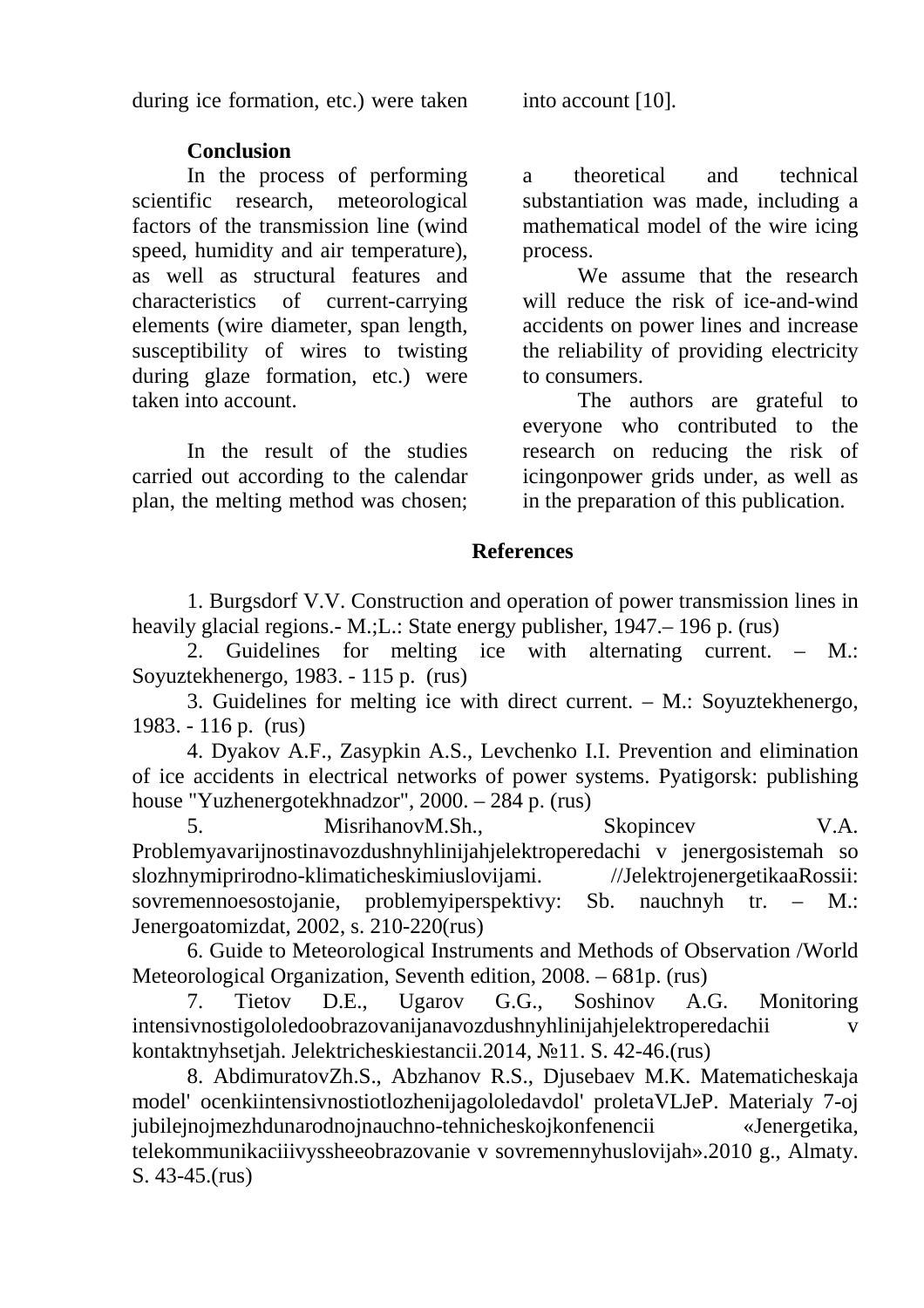9. Djusebaev M.K., AbdimuratovZh.S. Snizhenieriskagololednovetrovyhavarij v jelektricheskihsetjahKazahstana. Poisk №4, 2015. S. 224- 229.(rus)

10. Ardashev S.V. Zashhitavozdushnyhlinijjelektproperedachinaprjazheniem 6(10) kV otgololedoobrazovanija. Jenergetik, 2016, №11. S. 20-22.(rus)

#### **Түйін**

Бұл мақалада мұз-желді жүктемелерде 110 кВ жоғарғывольтты желілерді пайдаланудың ықпалы жайлы сұрақтар қарстырылады. Сонымен қатар олармен күрес шаралары көрсетілген. Мұзқатуларды электр тогы көмегімен үш фазалы жоғарғывольтты желілерде қысқа тұйықталу режимінде ерітуге аса зор назар аударылды. «Талдықорғандық акционерлі транспорттықэлектрожелілік компания (ТАТЭК)» акционерлік қоғамының балансындағы 110 кВ электр жеткізу желілері қарастырылған. Климаттық жағдайларға байланысты апаттардың түрлері, электрлік желілер схемаларынан үзінді, мұзқатуларды еріту қондырғысын қосалқы станцияда орналастыру орны келтірілген. Сондай-ақ мұз басқан денеден мұз еру шарттарын ескеретін математикалық модель мен сымдарда мұз шөгінділерінің салмағын анықтау формуласы, сонымен қатар электр жеткізу желілерінде мұзқатуларды қысқа тұйықтау әдісі бойынша еріту тәсілдері көрсетілген. Болашақта мұзқатуларды еріту процесстерін автоматтандыру ұсынылады. Мұзқату қауіпі мәселесін шешу Қазақстан аумағында энергиямен жабдықтауды тиімді қолдануға мүмкіндік береді.

#### **Резюме**

В статье рассмотрены вопросы воздействия гололедно-ветровых нагрузок на эксплуатацию высоковольтных линий 110 кВ. При этом приведены меры борьбы. Особое внимание уделяется плавке наледи электрическим током в режиме короткого замыкания в трех фазных высоковольтных электрических сетях. Рассмотрены линий электропередачи 110 кВ АО «Талдыкорганская акционерная транспортно-электросетевая компания (ТАТЭК)». Показаны виды аварий в зависимости от климатических условий, фрагмент схем электрических сетей, расположение на подстанции установки плавки гололеда. Кроме того, приводится математическая модель, учитывающая изменения условий обтекания обледенелого тела в процессе гололедообразования и формула для определения веса гололедного отложения на проводах, а также приведены методы плавки гололеда по способу короткого замыкания налиний электропередачи. В будущем предлагается автоматизация процесса проведения плавки. Решение проблемы снижение риска гололеда позволит эффективно осуществлять энергоснабжение территории Казахстана.